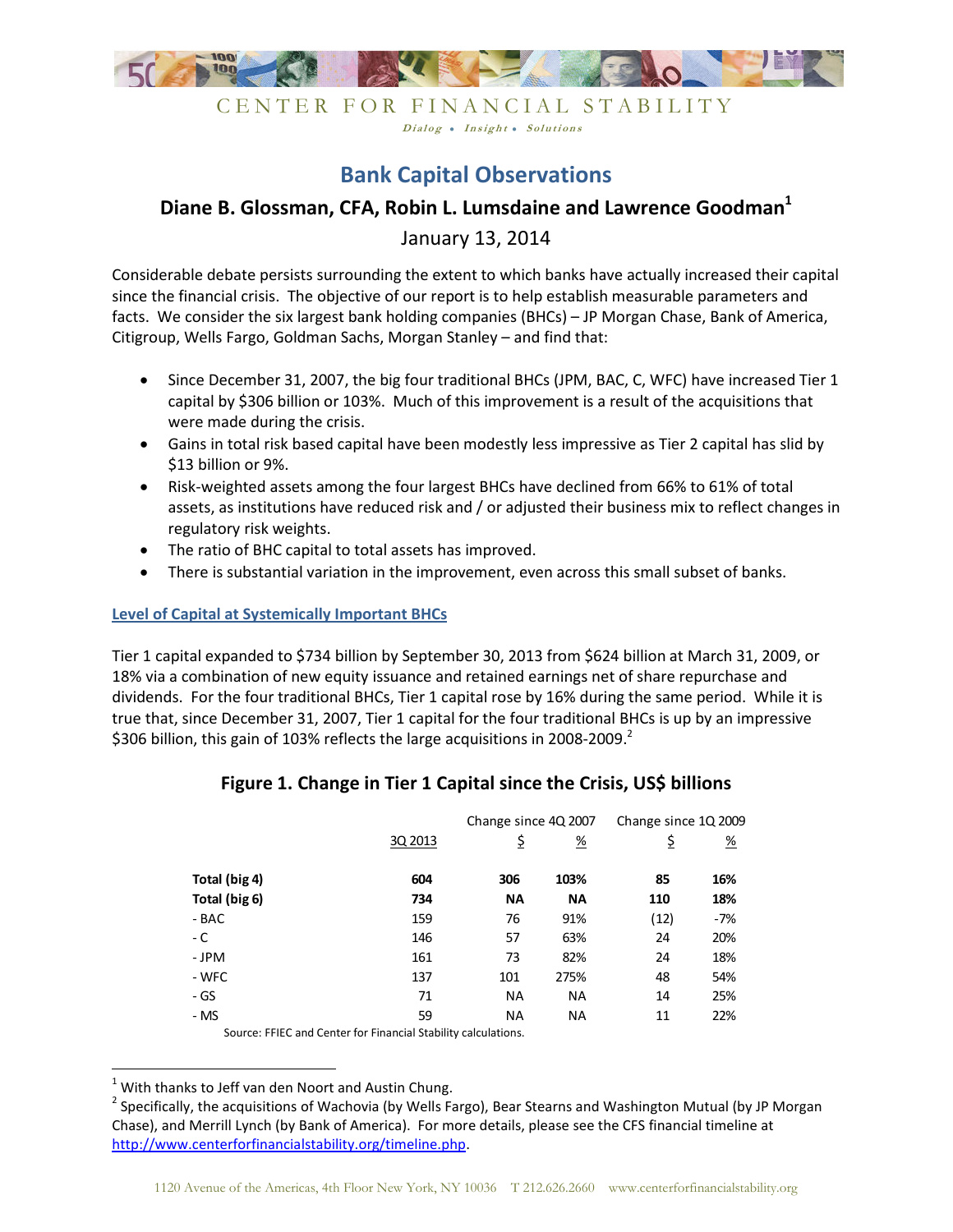

CENTER FOR FINANCIAL STABILITY Dialog . Insight . Solutions

During the same period (1Q 2009 to 3Q 2013), Tier 2 capital shrank 26% to \$157 billion. We note that this came in spite of increases in the allowable reserve component, as these increases did not entirely offset the contraction in qualified subordinated debt and various preferred equity securities. The Tier 2 contraction also may reflect the fact that after the Lehman/AIG events, there has been a greater emphasis on tier 1 as the "high quality" capital.

|               |         | Change since 4Q 2007 |                       | Change since 1Q 2009 |          |  |
|---------------|---------|----------------------|-----------------------|----------------------|----------|--|
|               | 3Q 2013 | \$                   | $\frac{\%}{\sqrt{2}}$ | \$                   | <u>%</u> |  |
| Total (big 4) | 140     | (13)                 | -9%                   | (53)                 | $-27%$   |  |
| Total (big 6) | 157     | <b>NA</b>            | <b>NA</b>             | (54)                 | $-26%$   |  |
| - BAC         | 39      | (11)                 | $-23%$                | (28)                 | -42%     |  |
| - C           | 33      | (12)                 | $-27%$                | (5)                  | $-14%$   |  |
| - JPM         | 35      | (9)                  | $-20%$                | (11)                 | $-24%$   |  |
| - WFC         | 34      | 19                   | 126%                  | (9)                  | $-21%$   |  |
| - GS          | 14      | <b>NA</b>            | <b>NA</b>             | 0                    | 1%       |  |
| - MS          | 3       | <b>NA</b>            | <b>NA</b>             | (1)                  | $-26%$   |  |
|               |         |                      |                       |                      |          |  |

## **Figure 2. Shifts in Tier 2 Capital since the Crisis, US\$ billions**

Source: FFIEC and Center for Financial Stability calculations.

### **Boost in BHC Assets / Move to Less Risky Assets**

Total assets in BHCs are now \$9.7 trillion for the big six or \$8.0 trillion for the four traditional BHCs.

During the period 1Q09-3Q13, reported assets for the top six bank holding companies rose by 7%. At the same time, risk weighted assets declined by 1%. This masks large differences between institutions, only some of which is explained by large acquisitions during the downturn.

## **Figure 3. Change in Total Assets (TA) and Risk-weighted Assets (RWA), US\$ billions**

|               |         | Change since 4Q 2007 |            | Change since 1Q 2009 |            |  |
|---------------|---------|----------------------|------------|----------------------|------------|--|
|               | 3Q 2013 | <u>TA</u>            | <b>RWA</b> | <u>TA</u>            | <b>RWA</b> |  |
| Total (big 4) | 7,980   | 32%                  | 22%        | 6%                   | $-4%$      |  |
| Total (big 6) | 9,735   | <b>NA</b>            | <b>NA</b>  | 7%                   | $-1%$      |  |
| - BAC         | 2,129   | 24%                  | 6%         | -8%                  | $-24%$     |  |
| - C           | 1,900   | $-13%$               | $-15%$     | 4%                   | 4%         |  |
| - JPM         | 2,463   | 58%                  | 31%        | 18%                  | 8%         |  |
| - WFC         | 1,488   | 159%                 | 135%       | 16%                  | 6%         |  |
| - GS          | 923     | <b>NA</b>            | <b>NA</b>  | 0%                   | 5%         |  |
| - MS          | 832     | <b>NA</b>            | <b>NA</b>  | 33%                  | 34%        |  |

Source: FFIEC and Center for Financial Stability calculations.

The overall composition of assets in BHCs is less skewed to assets with higher risk weightings than it was during the financial crisis. For instance, on aggregate, the big six BHCs now maintain a 58% ratio of riskweighted assets relative to total assets (see line 2, Table 4) as compared to a 64% ratio in 1Q 2009. The same inference is drawn if we instead compute the aggregate using only the four traditional BHCs. Having a greater concentration of assets in the lower risk weight categories can sometimes be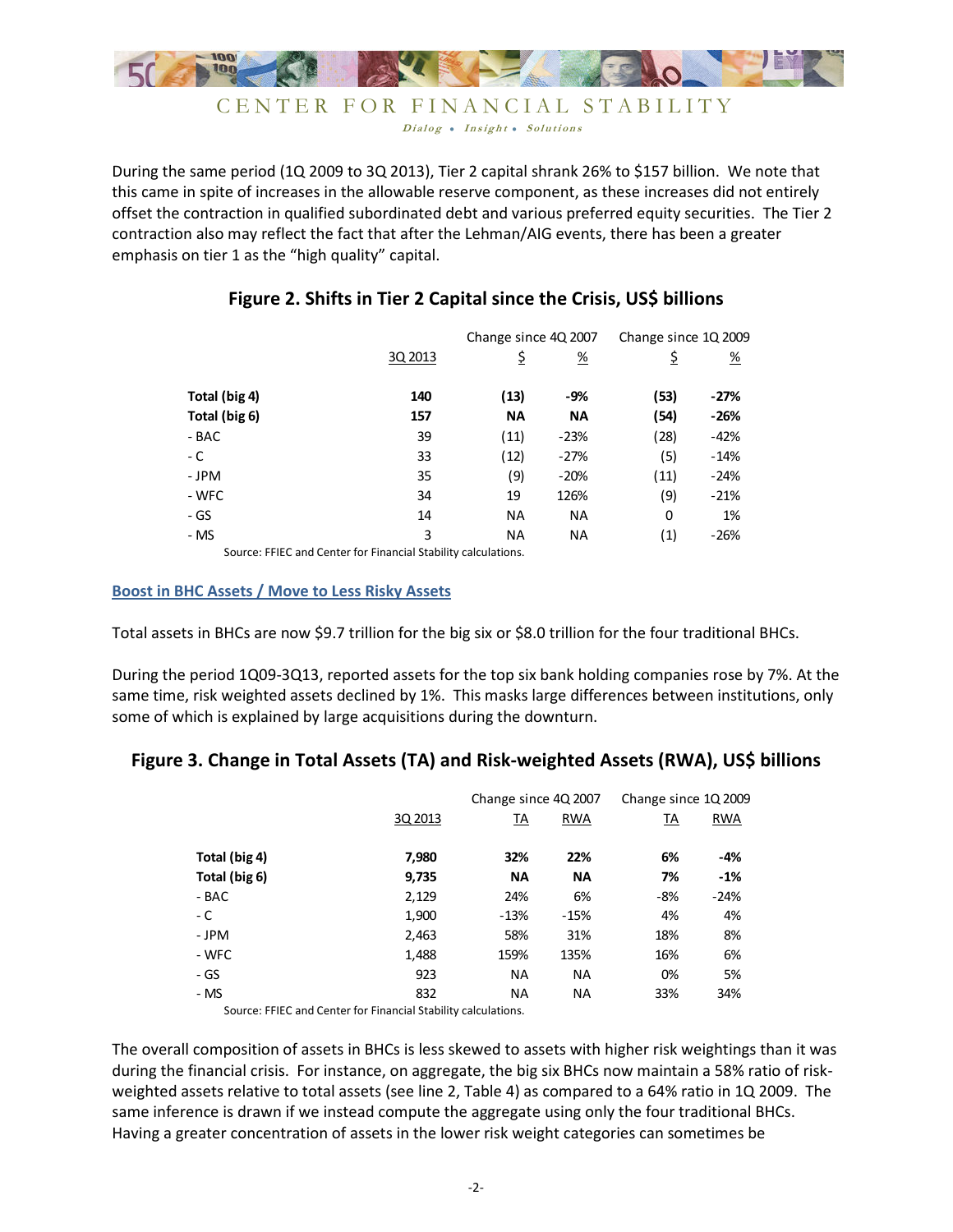

Dialog . Insight . Solutions

interpreted as a move to clean balance sheets and restructure -- but it can also inhibit economic activity, as financial institutions are hesitant to assume risk.<sup>3</sup> In addition, some have expressed concerns that the risk weight categories are inherently subjective,<sup>4</sup> and hence may be susceptible to 'gaming'.

# **Figure 4. Reduction of Risk, Risk-weighted Assets (RWA) / Total Assets (TA)**

|               | 40 2007   | 1Q 2009 | 3Q 2013 |
|---------------|-----------|---------|---------|
| Total (big 4) | 66%       | 67%     | 61%     |
| Total (big 6) | <b>NA</b> | 64%     | 58%     |
| - BAC         | 70%       | 73%     | 61%     |
| - C           | 57%       | 56%     | 56%     |
| - JPM         | 67%       | 61%     | 56%     |
| - WFC         | 84%       | 83%     | 76%     |
| - GS          | ΝA        | 45%     | 47%     |
| - MS          | ΝA        | 46%     | 46%     |
|               |           |         |         |

Source: FFIEC and Center for Financial Stability calculations.

## **Capital Ratios at Systemically Important BHCs**

Capital ratios are vital to establish the actual safety of BHCs, as they succinctly show the amount of available capital to support total assets on the balance sheet. Since the crisis, capital ratios of all stripes have increased. This may be due to financial markets generally pressing and rewarding managements when they meet new regulatory requirements ahead of official deadlines.

# **Figure 5. Reduction of Risk Weightings - Progression of Risk-Based Capital Ratios**

|               | Tier 1 Leverage |         |         | Tier 1 risk-based capital                                      |         |         | Total risk-based capital |         |         |
|---------------|-----------------|---------|---------|----------------------------------------------------------------|---------|---------|--------------------------|---------|---------|
|               | 4Q 2007         | 1Q 2009 | 3Q 2013 | 4Q 2007                                                        | 1Q 2009 | 3Q 2013 | 4Q 2007                  | 1Q 2009 | 3Q 2013 |
| Total (big 4) | 5.1%            | 6.9%    | 8.0%    | 7.4%                                                           | 10.2%   | 12.4%   | 11.3%                    | 14.1%   | 15.3%   |
| Total (big 6) | <b>NA</b>       | 6.8%    | 7.9%    | <b>NA</b>                                                      | 10.8%   | 12.9%   | ΝA                       | 14.5%   | 15.7%   |
| - BAC         | 5.0%            | 7.1%    | 7.8%    | 6.9%                                                           | 10.1%   | 12.3%   | 11.0%                    | 14.0%   | 15.4%   |
| - C           | 4.0%            | 6.6%    | 8.1%    | 7.1%                                                           | 11.9%   | 13.6%   | 10.7%                    | 15.6%   | 16.7%   |
| - JPM         | 6.0%            | 6.8%    | 6.9%    | 8.4%                                                           | 10.7%   | 11.7%   | 12.6%                    | 14.3%   | 14.3%   |
| - WFC         | 6.8%            | 7.1%    | 9.8%    | 7.6%                                                           | 8.3%    | 12.1%   | 10.7%                    | 12.3%   | 15.1%   |
| - GS          | NA              | 5.9%    | 7.9%    | ΝA                                                             | 13.7%   | 16.3%   | ΝA                       | 16.9%   | 19.4%   |
| - MS          | NA              | 7.1%    | 7.3%    | ΝA                                                             | 16.7%   | 15.3%   | ΝA                       | 18.2%   | 16.1%   |
|               |                 |         |         | Source: FFIEC and Center for Financial Stability calculations. |         |         |                          |         |         |

#### **Concluding Themes**

 $\overline{\phantom{0}}$ 

Although we find that the largest institutions have increased capital and reduced risk post-crisis, the question remains as to whether these increases have proceeded at the right pace or – perhaps more

<sup>&</sup>lt;sup>3</sup> CFS Divisia M4 monetary aggregate data confirms a real time reluctance of financial institutions – more broadly – to limit lending and the assumption of risk.

<sup>&</sup>lt;sup>4</sup> See, e.g., Le Leslé, Vanessa, and Sofiya Avramova (2012), "Revisiting Risk-Weighted Assets: Why Do RWAs Differ Across Countries and What Can Be Done About It?," IMF Working Paper WP/12/90.